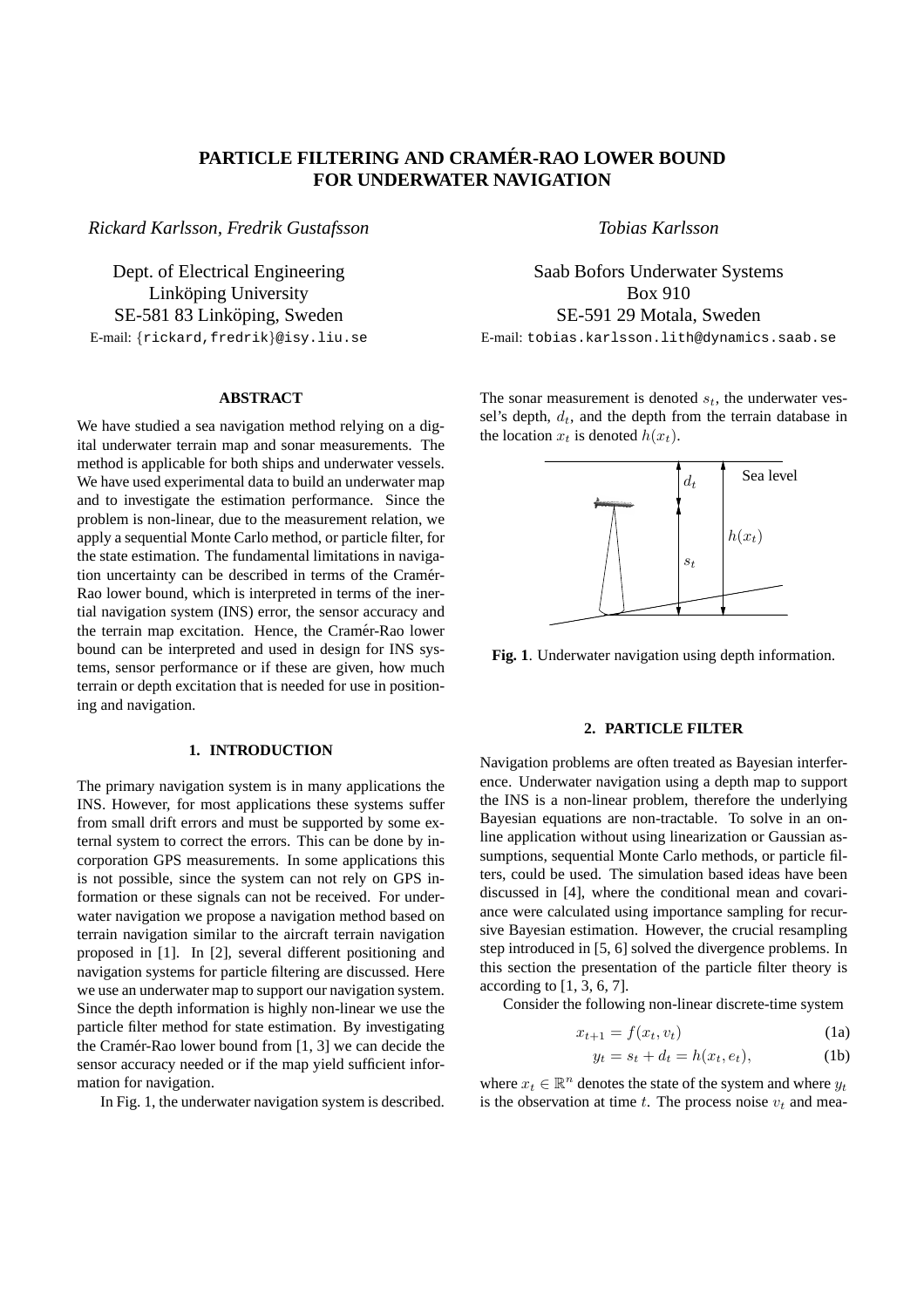surement noise  $e_t$  are assumed independent with densities  $p_{v_t}$  and  $p_{e_t}$  respectively. The particle filter method provides an approximative Bayesian solution to discrete-time recursive problem by updating an approximative description of the posterior filtering density. Let  $\mathbb{Y}_t = \{y_i\}_{i=1}^t$  be the set of observations until present time. The Monte Carlo filter approximates the probability density  $p(x_t|\mathbb{Y}_t)$  by a large set of N particles  $\{x_t^{(i)}\}_{i=1}^N$ , where each particle has an assigned relative weight,  $w_t^{(i)}$ , such that all weights sum to unity. The location and weight of each particle reflect the value of the density in the region of the state space. The particle filter updates the particle location and the corresponding weights recursively with each new observation. The non-linear prediction density  $p(x_t|Y_{t-1})$  and filtering density  $p(x_t|\mathbb{Y}_t)$  for the Bayesian interference, [8], are given by

$$
p(x_{t+1}|\mathbb{Y}_t) = \int_{\mathbb{R}^n} p(x_{t+1}|x_t) p(x_t|\mathbb{Y}_t) dx_t
$$
 (2a)

$$
p(x_t|\mathbb{Y}_t) = \frac{p(y_t|x_t)p(x_t|\mathbb{Y}_{t-1})}{p(y_t|\mathbb{Y}_{t-1})}.
$$
 (2b)

The likelihood  $p(y_t|x_t)$  is calculated from (1) using the known measurement noise density  $p_{e_t}$ . An often used assumption is additive noise, so  $y_t = h(x_t) + e_t$ .

The main idea is to approximate  $p(x_t|Y_{t-1})$  with a sum of delta-Dirac functions located in the samples,  $x_t^{(i)}$ . Using the importance weights the posterior can be written as

$$
p(x_t|\mathbb{Y}_t) \approx \sum_{i=1}^N \tilde{w}_t^{(i)} \delta(x_t - x_t^{(i)}),
$$
 (3)

where the normalized importance weights are defined as

$$
\tilde{w}_t^{(i)} = \frac{w_t^{(i)}}{\sum_{j=1}^N w_t^{(j)}}, \ i = 1, \dots, N. \tag{4}
$$

This was the original estimation idea. However, this approach leads to divergence, where almost all of the particles have zero weights. By introducing a selection or resampling step as proposed in [6] this can be handled. The weights for the additive noise case are then calculated as

$$
w_t = p(y_t|x_t) = p_{e_t}(y_t - h(x_t)).
$$
\n(5)

This resampling idea from [6] is often referred to as *sampling importance resampling* (SIR), and the idea is summarized in Alg 1.

## **Sampling Importance Resampling (SIR)**

- 1. Set  $t = 0$  and generate N samples  $\{x_0^{(i)}\}_{i=1}^N$  from the initial distribution  $p(x_0)$ .
- 2. Compute  $w_t^{(i)} = p(y_t|x_t^{(i)})$  and normalize, i.e.,  $\tilde{w}_t^{(i)} = w_t^{(i)} / \sum_{j=1}^N w_t^{(j)}, \ i = 1, \ldots, N.$
- 3. Generate a new set  $\{x_t^{(i\star)}\}_{i=1}^N$  by resampling with replacement N times from  $\{x_t^{(i)}\}_{i=1}^N$ , with probability  $\tilde{w}_t^{(j)} = Pr\{x_t^{(i\star)} = x_t^{(j)}\}.$
- 4. Predict (simulate) new particles, i.e.,  $x_{t+1}^{(i)}$  =  $f(x_t^{(i\star)}, v_t^{(i)}), i = 1, \ldots, N$  using different noise realizations for the particles.
- 5. Increase  $t$  and iterate to step 2.

**Alg. 1.** Sampling Importance Resampling.

## **3. THE CRAMER-RAO LOWER BOUND ´**

We consider the following model for an inertial navigation system (INS) according to [1]

$$
x_{t+1} = x_t + u_t + v_t \tag{6a}
$$

$$
y_t = h(x_t) + e_t, \tag{6b}
$$

where  $x_t \in \mathbb{R}^2$  is the horizontal position state vector,  $u_t$ is the INS corrections and  $v_t$  the process noise due to INS drift. The observation relation consists of sonar measurements of the depth, where  $e_t$  is the measurement noise. Using standard notations we consider independent noise sources, with variances  $Q_t = E\{v_t v_t^T\}$  and  $R_t = E\{e_t e_t^T\}$ .

The Cramér-Rao lower bound for one step prediction with models according to  $(6)$  is given in  $[1, 3]$ . We can formulate this as

$$
P_{t+1} = (P_t^{-1} + E\{\varphi(x_t)R_t^{-1}\varphi^T(x_t)\})^{-1} + Q_t, \quad (7)
$$

where  $P_t$  is the covariance matrix for the estimation error, when we evaluate locally around the position  $x_t$ . In (7) we have defined

$$
\varphi(x_t) = \nabla_x h(x)|_{x = x_t}.\tag{8}
$$

For a diagonal measurement noise matrix  $R_t$ , we have

$$
P_{t+1} = (P_t^{-1} + R_t^{-1} Z_t)^{-1} + Q_t, \tag{9}
$$

using the definition

$$
Z_t = E\{\varphi(x_t)\varphi^T(x_t)\}.
$$
 (10)

We are interested in the stationary behavior in each position, i.e.,  $Z_t = Z(x)$ . The assumption is that we get the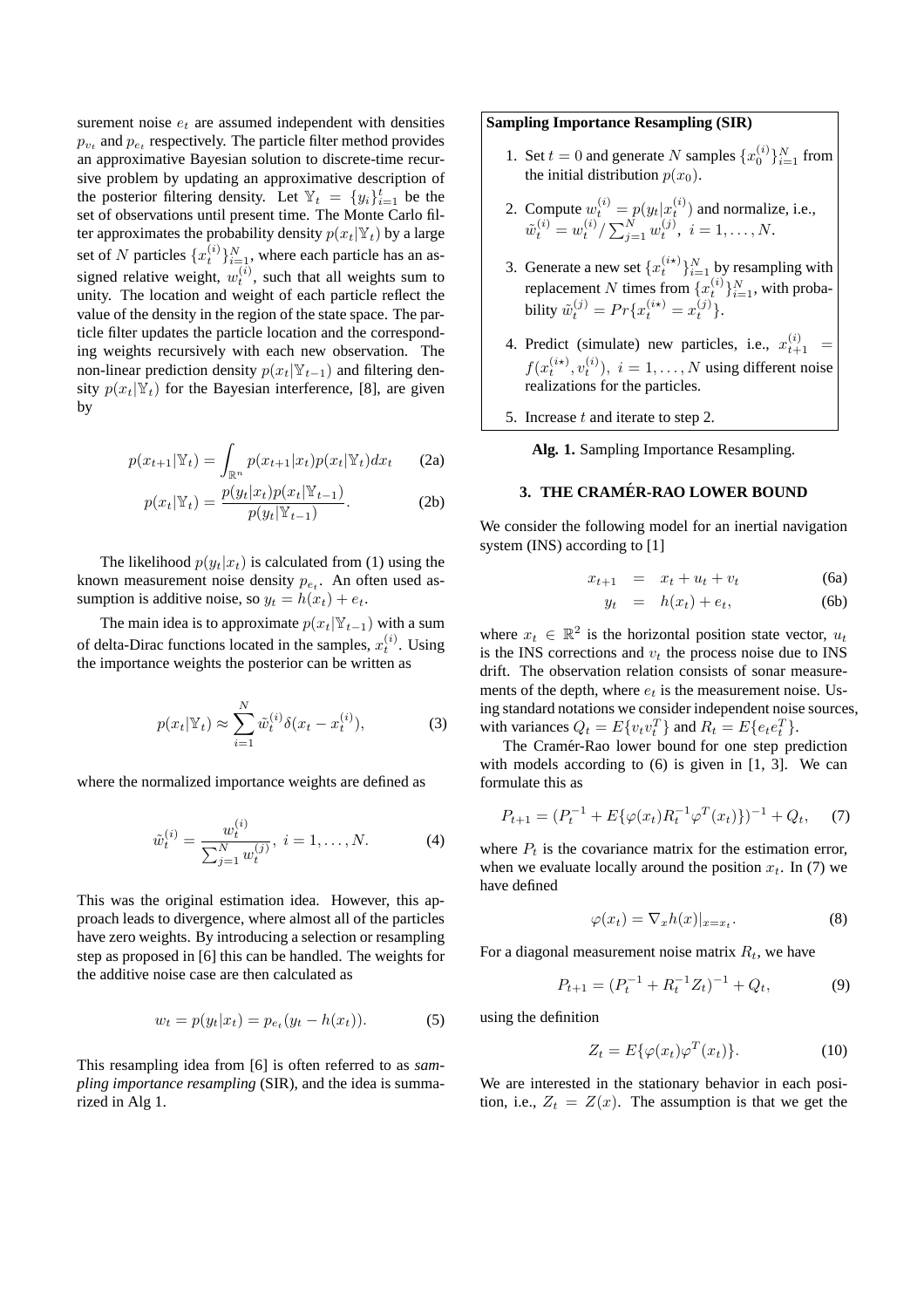global behavior by studying the covariance locally in each position. For stationary systems,  $P_t \to \overline{P}(x)$ ,  $t \to \infty$ , this can be written as

$$
\bar{P}(x) = (\bar{P}^{-1}(x) + R^{-1}Z(x))^{-1} + Q
$$
  
=  $\bar{P}(x)(I + \bar{P}(x)R^{-1}Z(x))^{-1} + Q$   
 $\approx \bar{P}(x)(I - \bar{P}(x)R^{-1}Z(x)) + Q.$  (11)

Hence the stationary covariance for the Cramér-Rao lower bound is given by (12)

$$
\bar{P}^2(x) = QZ^{-1}(x)R,\t(12)
$$

under the assumption that the Taylor expansion is valid,  $\overline{P}(x) \ll RZ^{-1}(x)$  (in some norm). We can directly interpret this relation, for example increased INS uncertainty yields higher covariance. Conversely, a better sensor (lower R) or higher terrain excitation (larger Z) reduces  $\bar{P}$ . For an important special case, scalar values  $r, q$  and independent coordinates in (10) we have

$$
R = r, Q = qI_2, Z = \begin{pmatrix} z_1 & 0 \\ 0 & z_2 \end{pmatrix} \Rightarrow \overline{P} = \begin{pmatrix} p_1 & 0 \\ 0 & p_2 \end{pmatrix},
$$

where  $I_2$  is the  $2 \times 2$  identity matrix. Hence, the system can by solved exactly by studying the scalar equation

$$
\bar{p}_i = \frac{1}{\bar{p}_i^{-1} + z_i/r} + q \Rightarrow \bar{p}_i = \frac{q}{2} + \sqrt{q^2/4 + qr/z_i}, \ i = 1, 2.
$$
\n(13)

#### **4. SIMULATIONS**

In this section we implement and evaluate the particle filter on experimental data from an underwater vessel system. We also apply the Cramér-Rao lower bound calculations from Section 3.

In [9] a terrain map for underwater systems was collected using sonar depth measurements and differential GPS. This data is here resampled to a uniform grid and used for navigation and calculation of the Cramér-Rao lower bound. The terrain underwater map is shown in Fig. 2 and in Fig. 5 the data used in the depth interpolation is shown, together with the vessels true trajectory.

The Cramér-Rao lower bound values for each position in the map are given in Fig. 3 for  $log(||\bar{P}||)$  according to (12). If the Taylor approximation is not valid, the covariance is iterated until convergence. The expected mean in (10) is implemented as a mean value over different numerical differentiation approximations, e.g Euler-forward, backward etc.



**Fig. 2**. Underwater terrain information depth map.



**Fig. 3**. CRLB presented as  $log(\overline{P})$  in map coordinates.

A particle filter method is then tested on the underwater map. It is initialized be placing particles uniformly over the entire map. The process and measurement noise are assumed Gaussian with covariances  $Q = I_2$  and  $R = 0.1$ respectively, but other distributions could easily be used. The particle filter is initialized with  $N = 20000$  particles, but after a few iteration it is reduced to 5000. The depth of the vessel is considered constant during the simulation. The input signal  $u_t$  is from the GPS estimate since no true speedometer was present. However, the signal is perturbed to emulate true performance by adding an error of 10 percent with a uniform distribution.

In Fig. 4 the mean value estimate is shown from the particle filter, when a large initial uncertainty is considered (as large as the map). The original sample rate was 10 [Hz], but data was decimated so the filter was updated every 5 [s]. As